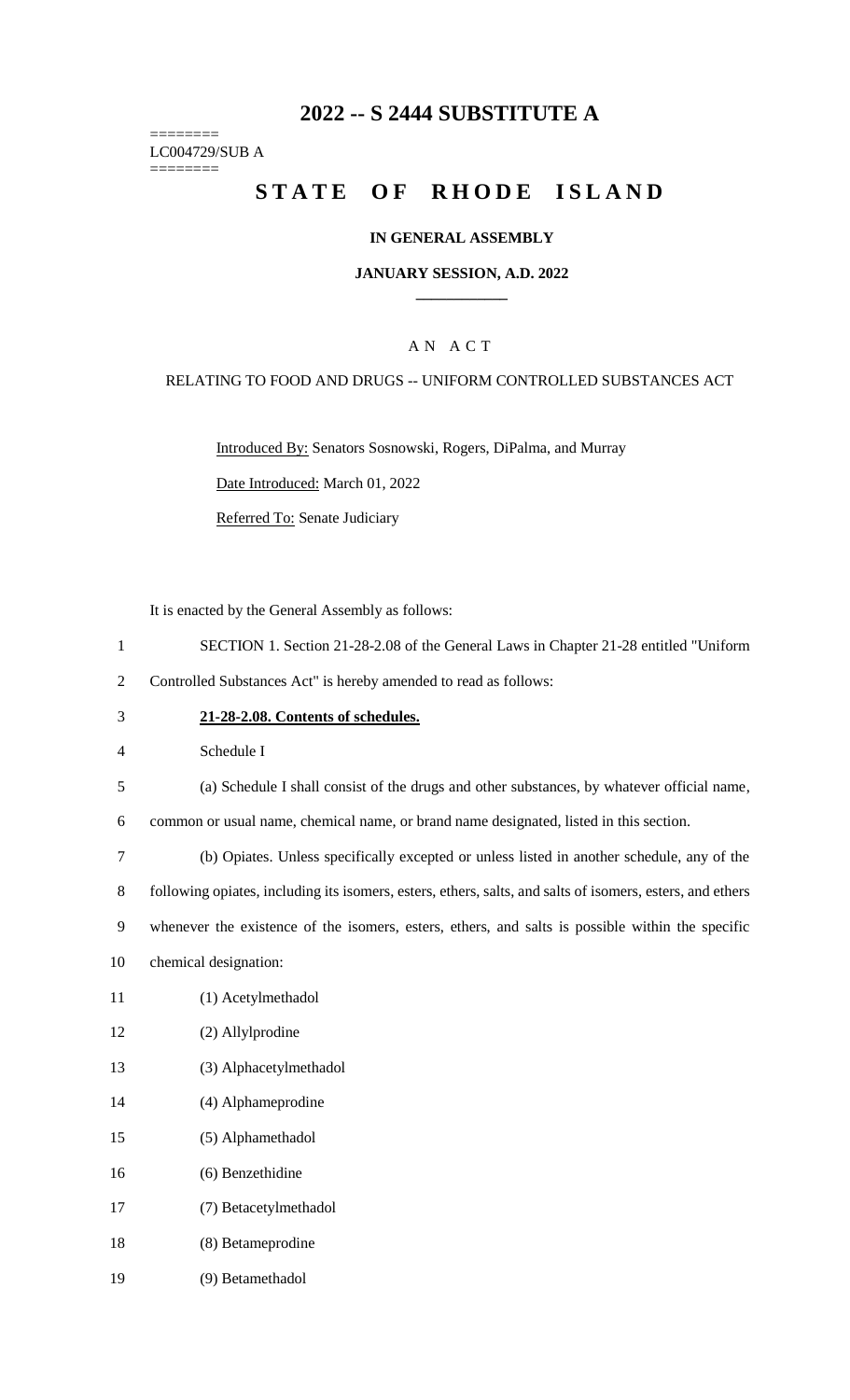| 1              | (10) Betaprodine            |
|----------------|-----------------------------|
| $\overline{c}$ | (11) Clonitazene            |
| 3              | (12) Dextromoramide         |
| $\overline{4}$ | (13) Difenoxin              |
| 5              | (14) Diampromide            |
| 6              | (15) Diethylthiambutene     |
| 7              | (16) Dimenoxadol            |
| 8              | (17) Dimepheptanol          |
| 9              | (18) Dimethylthiambutene    |
| 10             | (19) Dioxaphetyl butyrate   |
| 11             | (20) Dipipanone             |
| 12             | (21) Ethylmethylthiambutene |
| 13             | (22) Etonitazene            |
| 14             | (23) Extoxerdine            |
| 15             | (24) Furethidine            |
| 16             | (25) Hydroxypethidine       |
| 17             | (26) Ketobemidone           |
| 18             | (27) Levomoramide           |
| 19             | (28) Levophenacylmorphan    |
| 20             | (29) Morpheridine           |
| 21             | (30) Noracymethadol         |
| 22             | (31) Norlevorphanol         |
| 23             | (32) Normethadone           |
| 24             | (33) Norpipanone            |
| 25             | (34) Phenadoxone            |
| 26             | (35) Phenampromide          |
| 27             | (36) Phenomorphan           |
| 28             | (37) Phenoperidine          |
| 29             | (38) Piritramide            |
| 30             | (39) Proheptazine           |
| 31             | (40) Properidine            |
| 32             | (41) Propiram               |
| 33             | (42) Racemoramide           |
| 34             | (43) Trimeperidone          |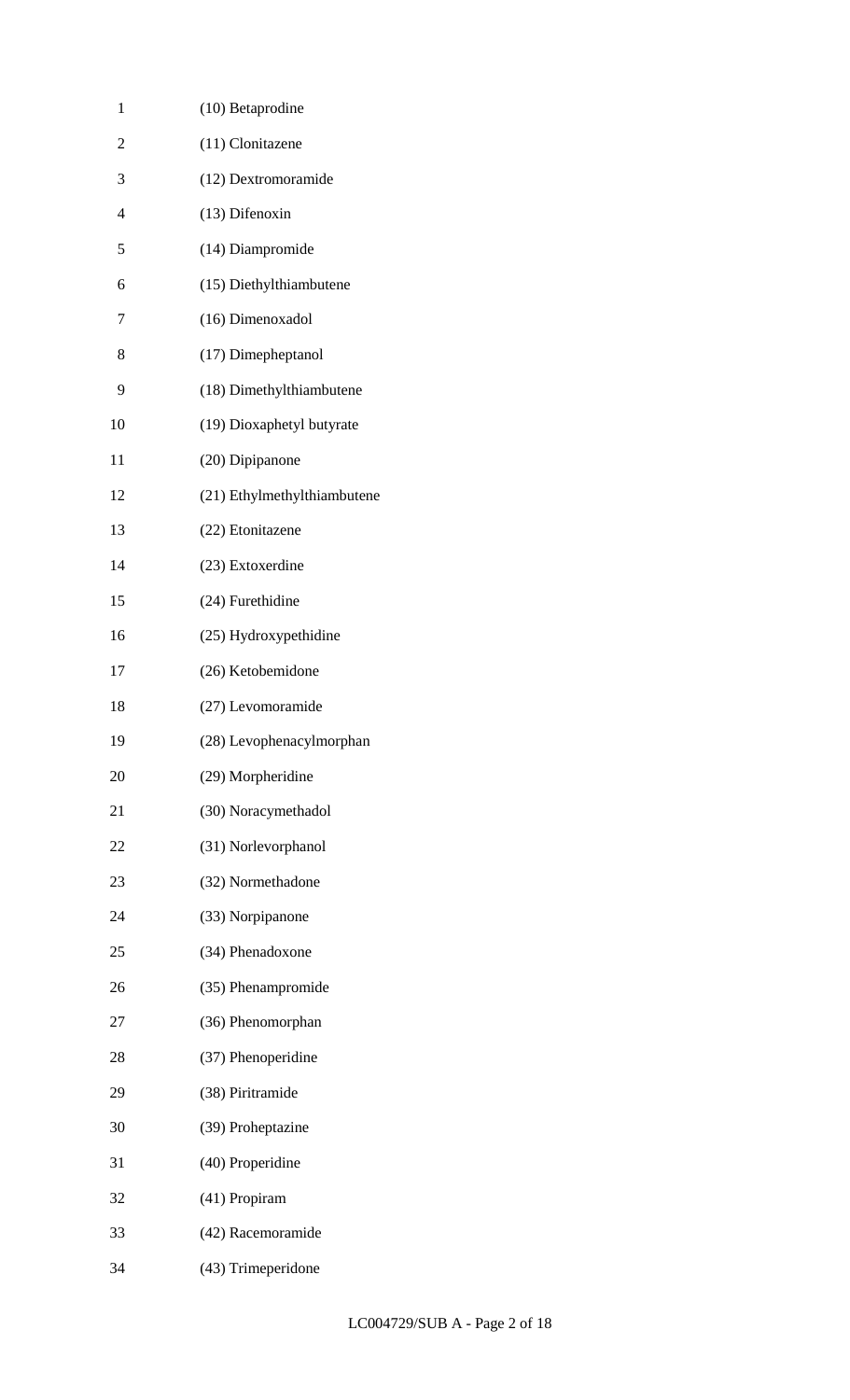| $\mathbf{1}$   | (44) Tilidine                                                                                  |
|----------------|------------------------------------------------------------------------------------------------|
| $\mathbf{2}$   | (45) Alpha-methylfentanyl                                                                      |
| 3              | (46) Beta-hydroxy-3-methylfentanyl other names:                                                |
| $\overline{4}$ | N-[1-(2hydroxy-2-phenethyl)-3-methyl-4piperidingyl]-Nphenylpropanamide                         |
| 5              | (47)<br>Alpha-methylthiofentanyl<br>(N-[1-methyl-2-(2-thienyl)ethyl-4-piperidinyl]-N-          |
| 6              | phenylpropanamide)                                                                             |
| $\tau$         | (48) N-(1-phenethylpiperidin-4-yl)-N-phenylacetamide, its optical, positional,<br>and          |
| 8              | geometric isomers, salts and salts of isomers (Other names: acetyl fentanyl)                   |
| 9              | (49) N-[1-[2-hydroxy-2-(thiophen-2-yl)ethyl] piperidin-4-yl]-N-phenyl propionamide             |
| 10             | (Other names: beta-hydroxythiofentanyl)                                                        |
| 11             | (50) N-(1-phenethylpiperidin-4-yl)-N-phenylbutyramide (Other names: Butyryl fentanyl)          |
| 12             | (51) N-(1-phenethylpiperidin-4-yl)-N-phenylfuran-2-carboxamide (Other names: Furanyl           |
| 13             | fentanyl)                                                                                      |
| 14             | (52) 3,4-dichloro-N-[(1-dimethylamino) cyclohexylmethyl] benzamide (Other names:               |
| 15             | AH-7921)                                                                                       |
| 16             | (53) 3,4-Dichloro-N-[2-(dimethylamino)cyclohexyl]-N-methylbenzamide (Other names:              |
| 17             | $U-47700$                                                                                      |
| 18             | (54) 3-Methylbutyrfentanyl (Other names: 3-MBF)                                                |
| 19             | (55) 4-Fluorobutyrfentanyl (Other names: 4-FBF, p-FBF)                                         |
| 20             | (56) 4-Phenylfentanyl                                                                          |
| 21             | (57) 4-Methoxybutyrfentanyl (Other names: 4-MeO-BF)                                            |
| 22             | (58) Acrylfentanyl (Other names: acryloyfentanyl)                                              |
| 23             | (59) Lofentanyl                                                                                |
| 24             | (60) N-Methylcarfentanyl                                                                       |
| 25             | $(61)$ Ocfentanyl (INN, A-3217)                                                                |
| 26             | (63) 4-methoxymethylfentanyl (Other names: R-30490)                                            |
| 27             | (64) 1-cyclohexyl-4-(1,2 diphenylethyl)piperazine) (Other names: MT-45, IC-6)                  |
| 28             | (c) Opium Derivatives. Unless specifically excepted or unless listed in another schedule,      |
| 29             | any of the following opium derivatives, its salts, isomers, and salts of isomers whenever the  |
| 30             | existence of the salts, isomers, and salts of isomers is possible within the specific chemical |
| 31             | designation:                                                                                   |
| 32             | (1) Acetorphine                                                                                |
| 33             | (2) Acetyldihydrocodeine                                                                       |
| 34             | (3) Benzylmorphine                                                                             |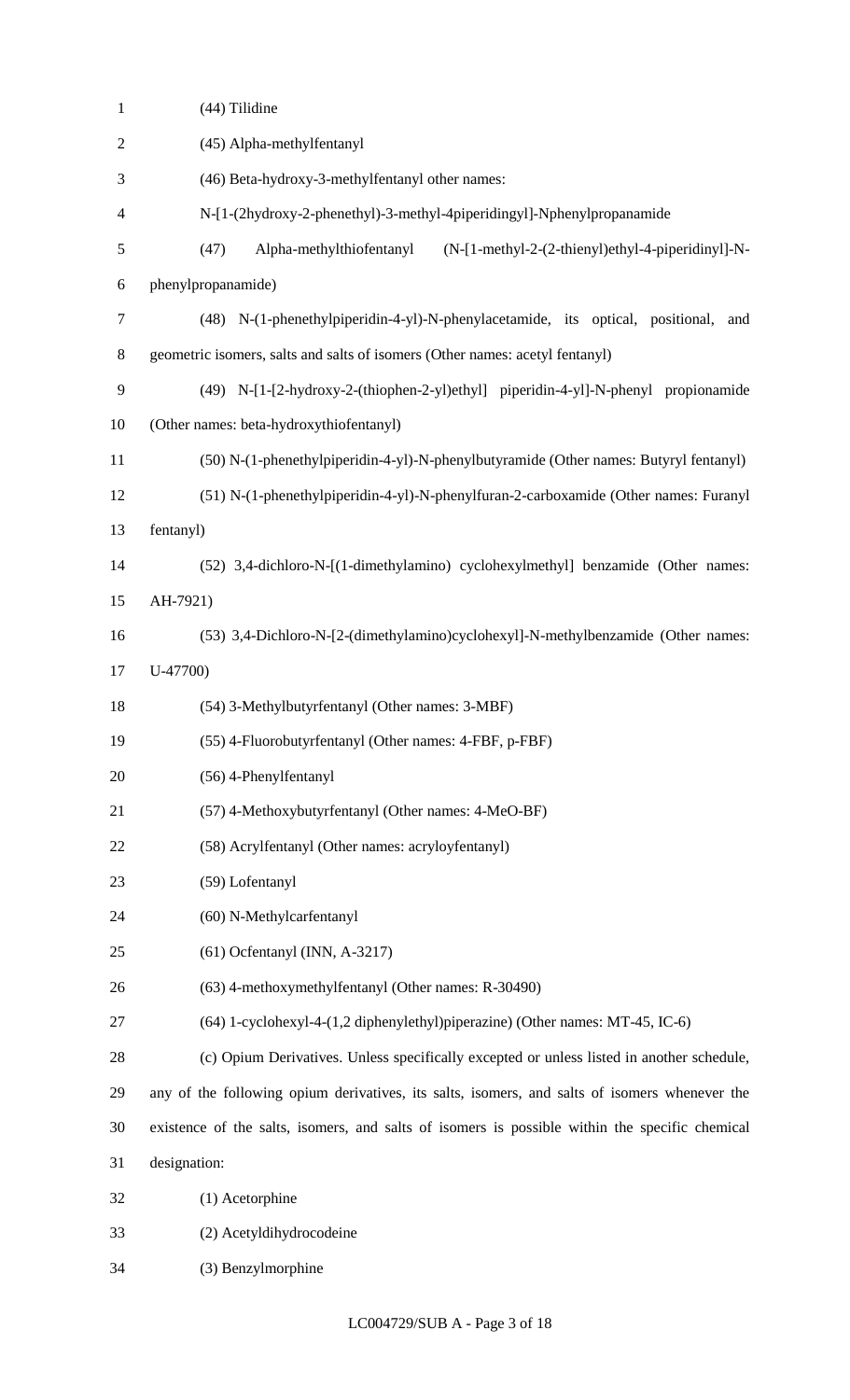| $\mathbf{1}$  | (4) Codeine methylbromide                                                                             |
|---------------|-------------------------------------------------------------------------------------------------------|
| $\sqrt{2}$    | (5) Codeine-N-Oxide                                                                                   |
| 3             | (6) Cyprenorphine                                                                                     |
| 4             | (7) Desomorphine                                                                                      |
| $\mathfrak s$ | (8) Dihydromorphine                                                                                   |
| 6             | (9) Etorphine (Except hydrochloride salt)                                                             |
| 7             | $(10)$ Heroin                                                                                         |
| 8             | (11) Hydromorphinol                                                                                   |
| 9             | (12) Methyldesorphine                                                                                 |
| 10            | (13) Methylihydromorphine                                                                             |
| 11            | (14) Morphine methylbromide                                                                           |
| 12            | (15) Morphine methylsulfonate                                                                         |
| 13            | (16) Morphine-N-Oxide                                                                                 |
| 14            | (17) Myrophine                                                                                        |
| 15            | (18) Nococodeine                                                                                      |
| 16            | (19) Nicomorphine                                                                                     |
| 17            | (20) Normorphine                                                                                      |
| 18            | (21) Pholcodine                                                                                       |
| 19            | (22) Thebacon                                                                                         |
| 20            | (23) Drotebanol                                                                                       |
| 21            | (d) Hallucinogenic Substances. Unless specifically excepted or unless listed in another               |
| 22            | schedule, any material, compound, mixture, or preparation that contains any quantity of the           |
| 23            | following hallucinogenic substances, or that contains any of its salts, isomers, and salts of isomers |
| 24            | whenever the existence of the salts, isomers, and salts of isomers is possible within the specific    |
| 25            | chemical designation (for purposes of this subsection only, the term "isomer" includes the optical,   |
| 26            | position, and geometric isomers):                                                                     |
| 27            | $(1)$ 3, 4-methylenedioxy amphetamine                                                                 |
| 28            | (2) 5-methoxy-3, 4-methylenedioxy amphetamine                                                         |
| 29            | (3) 3, 4, 5-trimethoxy amphetamine                                                                    |
| 30            | (4) Bufotenine                                                                                        |
| 31            | (5) Diethyltryptamine                                                                                 |
| 32            | (6) Dimethyltryptamine                                                                                |
| 33            | (7) 4-methyl 2, 5-dimethoxyamphetamine                                                                |
| 34            | (8) Ibogaine                                                                                          |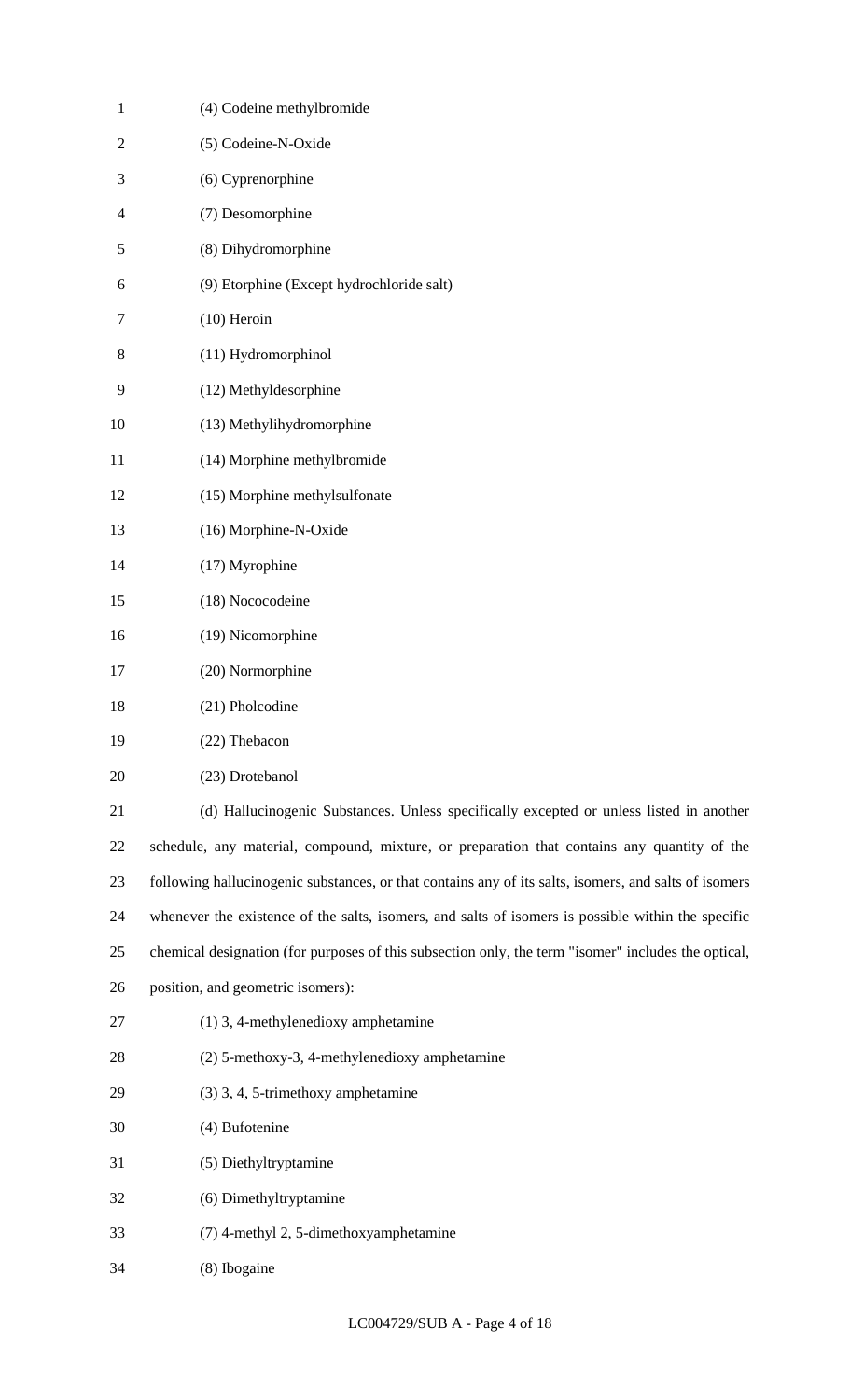| $\mathbf{1}$   | (9) Lysergic acid diethylamide                                                                          |
|----------------|---------------------------------------------------------------------------------------------------------|
| $\overline{2}$ | (10) Marihuana                                                                                          |
| 3              | (11) Mescaline                                                                                          |
| 4              | (12) Peyote. Meaning all parts of the plant presently classified botanically as Lophophora              |
| 5              | Williamsii Lemair whether growing or not; the seeds of the plant; any extract from any part of the      |
| 6              | plant; and any compound, manufacture, salt, derivative, mixture, or preparation of the plant, its       |
| $\tau$         | seeds or extracts.                                                                                      |
| 8              | (13) N-ethyl-3-piperidyl benzilate                                                                      |
| 9              | (14) N-methyl-3-piperidyl benzilate                                                                     |
| 10             | $(15)$ Psilocybin                                                                                       |
| 11             | (16) Psilocyn                                                                                           |
| 12             | (17) Tetrahydrocannabinols. Synthetic equivalents of the substances contained in the plant,             |
| 13             | or in the resinous extractives of Cannabis, sp. and/or synthetic substances, derivatives, and their     |
| 14             | isomers with similar chemical structure and pharmacological activity such as the following: delta       |
| 15             | 1 cis or trans tetrahydrocannabinol, and their optical isomers. Delta 6 cis or trans                    |
| 16             | tetrahydrocannabinol and their optical isomers. Delta 3, 4 cis or trans tetrahydrocannabinol and        |
| 17             | their optical isomer. (Since nomenclature of these substances is not internationally standardized,      |
| 18             | compounds of these structures, regardless of numerical designation of atomic positions covered).        |
| 19             | $(18)$ Thiophene analog of phencyclidine. $1-(1-(2 \text{thienyl}) \text{ cyclo-hexyl})$ pipiridine: 2- |
| 20             | Thienyl analog of phencyclidine: TPCP                                                                   |
| 21             | (19) 2,5 dimethoxyamphetamine                                                                           |
| 22             | 4-bromo-2,5-dimethoxyamphetamine,<br>4-bromo-2,5-dimethoxy-alpha-<br>(20)                               |
| 23             | methylphenethyamine: 4-bromo-2,5-DMA                                                                    |
| 24             | 4-methoxyamphetamine-4-methoxy-alpha-methylphenethylaimine:<br>(21)                                     |
| 25             | paramethoxyamphetamine: PMA                                                                             |
| 26             | Ethylamine analog of phencyclidine. N-ethyl-1-phenylcyclohexylamine, (1-<br>(22)                        |
| 27             | phenylcyclohexyl) ethylamine, N-(1-phenylcyclophexyl) ethylamine, cyclohexamine, PCE                    |
| 28             | (23) Pyrrolidine analog of phencyclidine. 1-(1-phencyclohexyl)-pyrrolidine PCPy, PHP                    |
| 29             | (24) Parahexyl; some trade or other names: 3-Hexyl-1-hydroxy-7,8,9,10-tetrahydro-6,6,9-                 |
| 30             | trimethyl-6H-dibenz o (b,d) pyran: Synhexyl.                                                            |
| 31             | (25) Salvia Divinorum (Salvinorin A or Divinorin A), meaning any extract from any part                  |
| 32             | of the plant, and any compound, salt derivative, or mixture of the plant or its extracts. This shall    |
| 33             | not mean the unaltered plant.                                                                           |
| 34             | (26) Datura stamonium (jimsom weed or datura), meaning any extract from any part of the                 |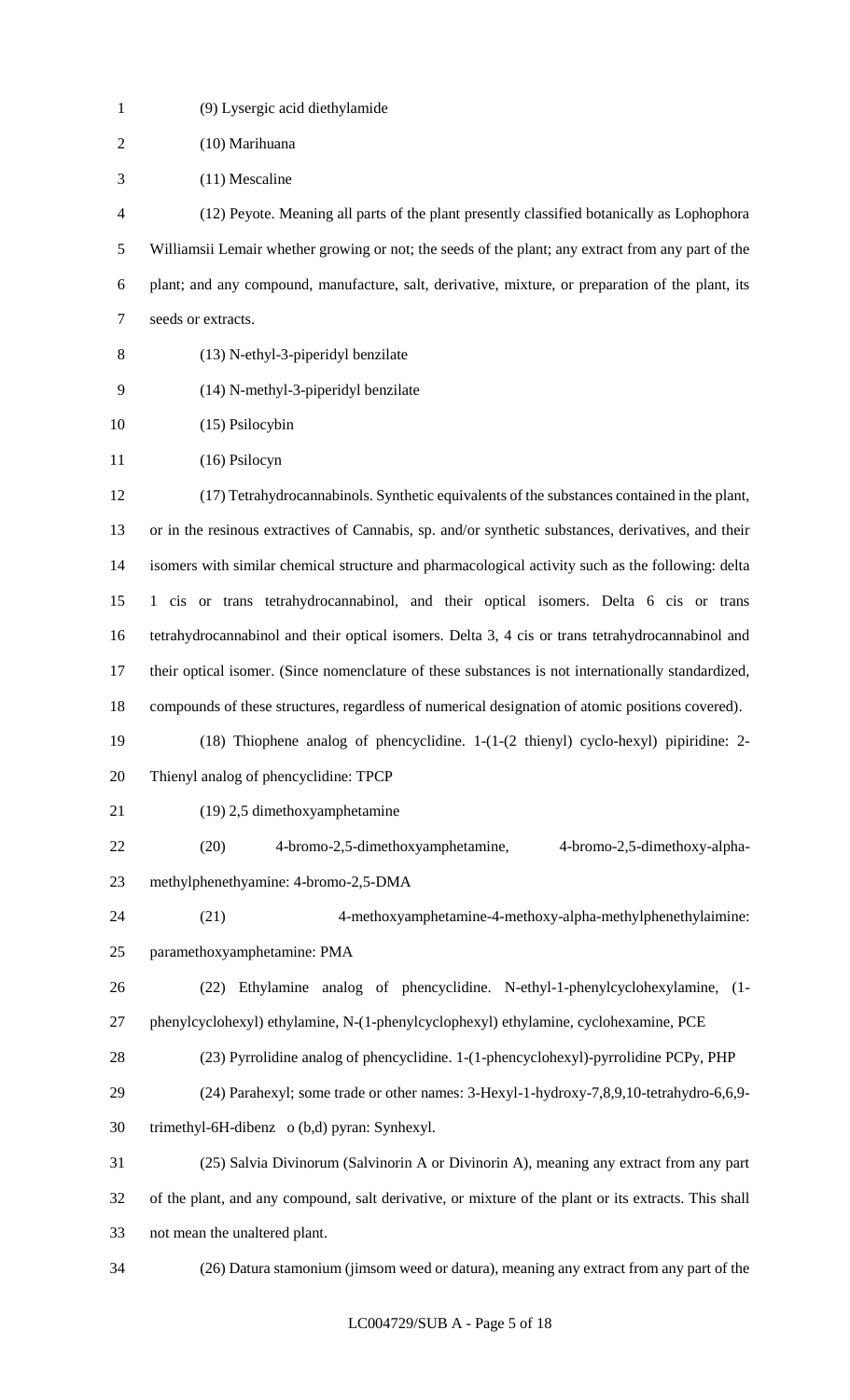plant, and any compound, salt derivative, or mixture of the plant or its extracts. This shall not mean

the unaltered plant.

 (e) Depressants. Unless specifically excepted or unless listed in another schedule, any material, compound, mixture, or preparation that contains any quantity of the following substances having a depressant effect on the central nervous system, including its salts, isomers, and salts of isomers whenever the existence of the salts, isomers, and salts of isomers is possible within the specific chemical designation: (1) Mecloqualone. (2) Methaqualone.

- (3) 3-methyl fentanyl (n-(3methyl-1(2-phenylethyl)-4-piperidyl)-N-phenylpropanamide.
- (4) 3,4-methyl-enedioxymethamphetamine (MDMA), its optical, positional, and geometric
- isomers, salts, and salts of isomers.

 (5) 1-methyl-4-phenyl-4-propionoxypiperidine (MPPP), its optical isomers, salts, and salts of isomers.

- (6) 1-(2-phenylethyl)-4-phenyl-4-acetyloxypiperidine (PEPAP), its optical isomers, salts, and salts of isomers.
- (7) N-(1-(1-methyl-2-phenyl)ethyl-4-piperidyl)-N-phenyl-acetamide (acetyl-alpha-methylfentanyl), its optical isomers, salts, and salts of isomers.
- (8) N-(1-(1-methyl-2(2-thienyl)ethyl-4-piperidyl)-N-phenylpropanami de (alpha-methylthiofentanyl), its optical isomers, salts, and salts of isomers.
- (9) N-(1-benzyl-piperidyl)-N-phenylpropanamide (benzyl-fentanyl), its optical isomers, salts, and salts of isomers.
- (10) N-(1-(2-hydroxy-2-phenyl)ethyl-4-piperidyl)-N-phenyl-propanamid e (beta-hydroxyfentanyl), its optical isomers, salts, and salts of isomers.
- (11) N-(3-methyl-1(2-hydroxy-2-phenyl)ethyl-4-piperidyl)-N-phenylpro panamide (beta-
- hydroxy-3-methylfentanyl), its optical and geometric isomers, salts, and salts of isomers.
- (12) N-(3-methyl)-1-(2-(2-thienyl)ethyl-4-piperidyl)-N-phenylpro-panamide (3- methylthiofentanyl), its optical and geometric isomers, salts, and salts of isomers.
- (13) N-(1-2-thienyl)methyl-4-piperidyl)-N-phenylpropanamide (thenylfentanyl), its optical isomers, salts, and salts of isomers.
- (14) N-(1-(2(2-thienyl)ethyl-4-piperidyl-N-phenylpropanamide (thiofentanyl), its optical
- isomers, salts, and salts of isomers.
- (15) N-[1-(2-phenylethyl)-4-piperidyl]-N-(4-fluorophenyl)-propanamid e (para-
- fluorofentanyl), its optical isomers, salts, and salts of isomers.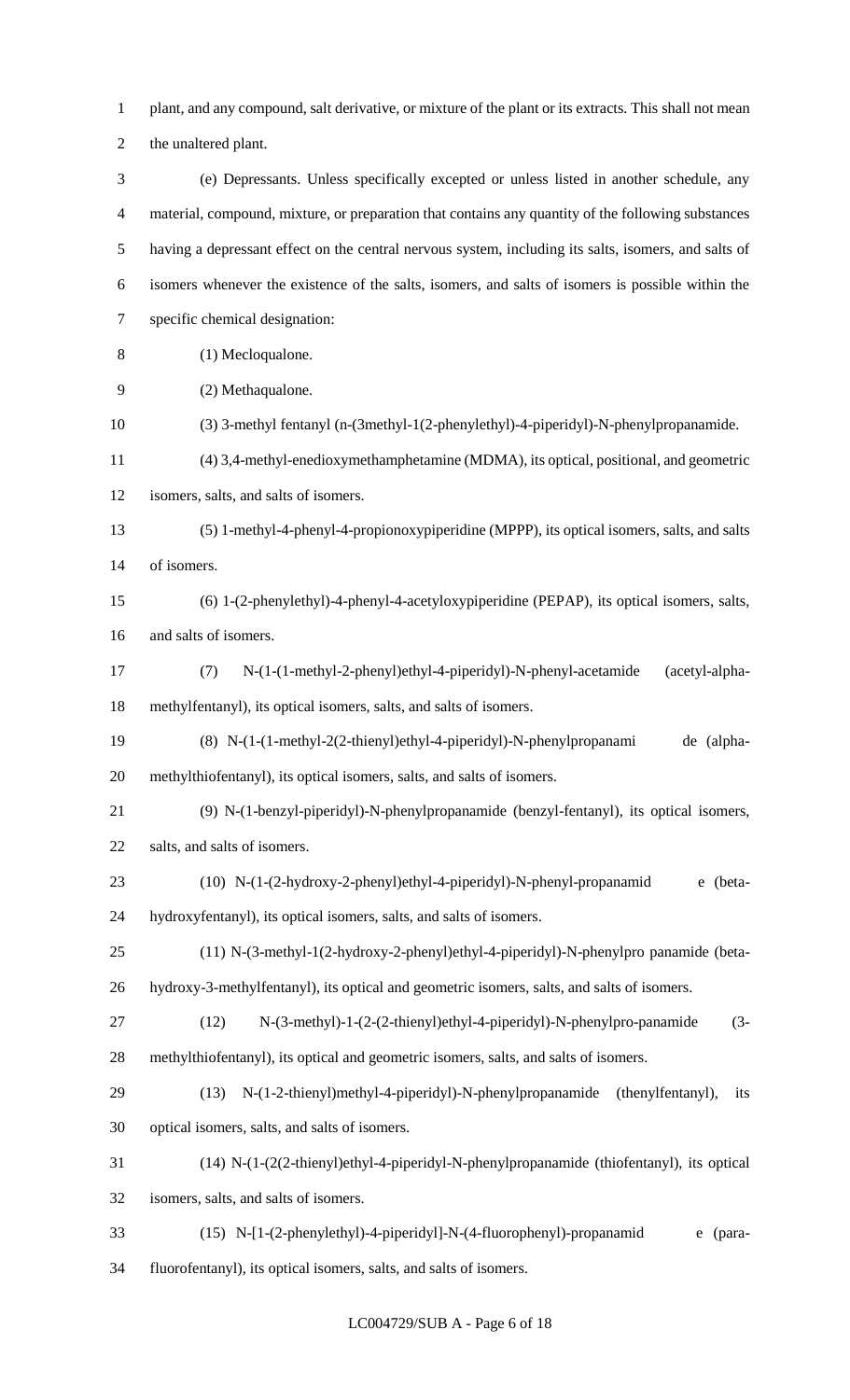(16) Gamma hydroxybutyrate, HOOC-CH2-CH2-CH2OH, its optical, position, or geometric isomers, salts, and salts of isomers. (f) Stimulants. Unless specifically excepted or unless listed in another schedule, any material, compound, mixture, or preparation that contains any quantity of the following substances having a stimulant effect on the central nervous system, including its salts, isomers, and salts of isomers: (1) Fenethylline (2) N-ethylamphetamine (3) 4-methyl-N-methylcathinone (Other name: mephedrone) (4) 3,4-methylenedioxy-N-methlycathinone (Other name: methylone) (5) 3,4-methylenedioxypyrovalerone (Other name: MDPV) (g) Any material, compound, mixture, or preparation that contains any quantity of the following substances: (1) 5-(1,1-Dimethylheptyl)-2-[(1R,3S)-3-hydroxycyclohexyl]-phenol (CP-47,497) (2) 5-(1,1-Dimethyloctyl)-2-[(1R,3S)-3-hydroxycyclohexyl]-phenol (cannabicyclohexanol and CP-47,497 c8 homologue) (3) 1-Butyl-3-(1 naphthoyl)indole, (JWH-073) (4) 1-[2-(4-Morpholinyl)ethyl]-3-(1-naphthoyl)indole (JWH-200) (5) 1-Pentyl-3-(1-napthoyl)indole, (JWH-018 and AM678) (h) Synthetic cannabinoids or piperazines. Unless specifically excepted, any chemical compound which is not approved by the United States Food and Drug Administration or, if approved, which is not dispensed or possessed in accordance with state and federal law, that contains Benzylpiperazine (BZP); Trifluoromethylphenylpiperazine (TFMPP); 1,1- Dimethylheptyl-11-hydroxytetrahydrocannabinol (HU-210); 1-Butyl-3-(1-naphthoyl) indole; 1- Pentyl-3-(1-naphthoyl) indole; dexanabinol (HU-211); or any compound in the following structural classes: (1) Naphthoylindoles: Any compound containing a 3-(1-naphthoyl)indole structure with substitution at the nitrogen atom of the indole ring by an alkyl, haloalkyl, alkenyl, cycloalkylmethyl, cycloalkylethyl, 1-(N-methyl-2-piperidinyl)methyl, or 2-(4-morpholinyl)ethyl group, whether or not further substituted in the indole ring to any extent and whether or not substituted in the naphthyl ring to any extent. Examples of this structural class include, but are not limited, to JWH-015, JWH-018, JWH-019, JWH-073, JWH-081, JWH-122, JWH-200, and AM-2201;

(2) Phenylacetylindoles: Any compound containing a 3-phenylacetylindole structure with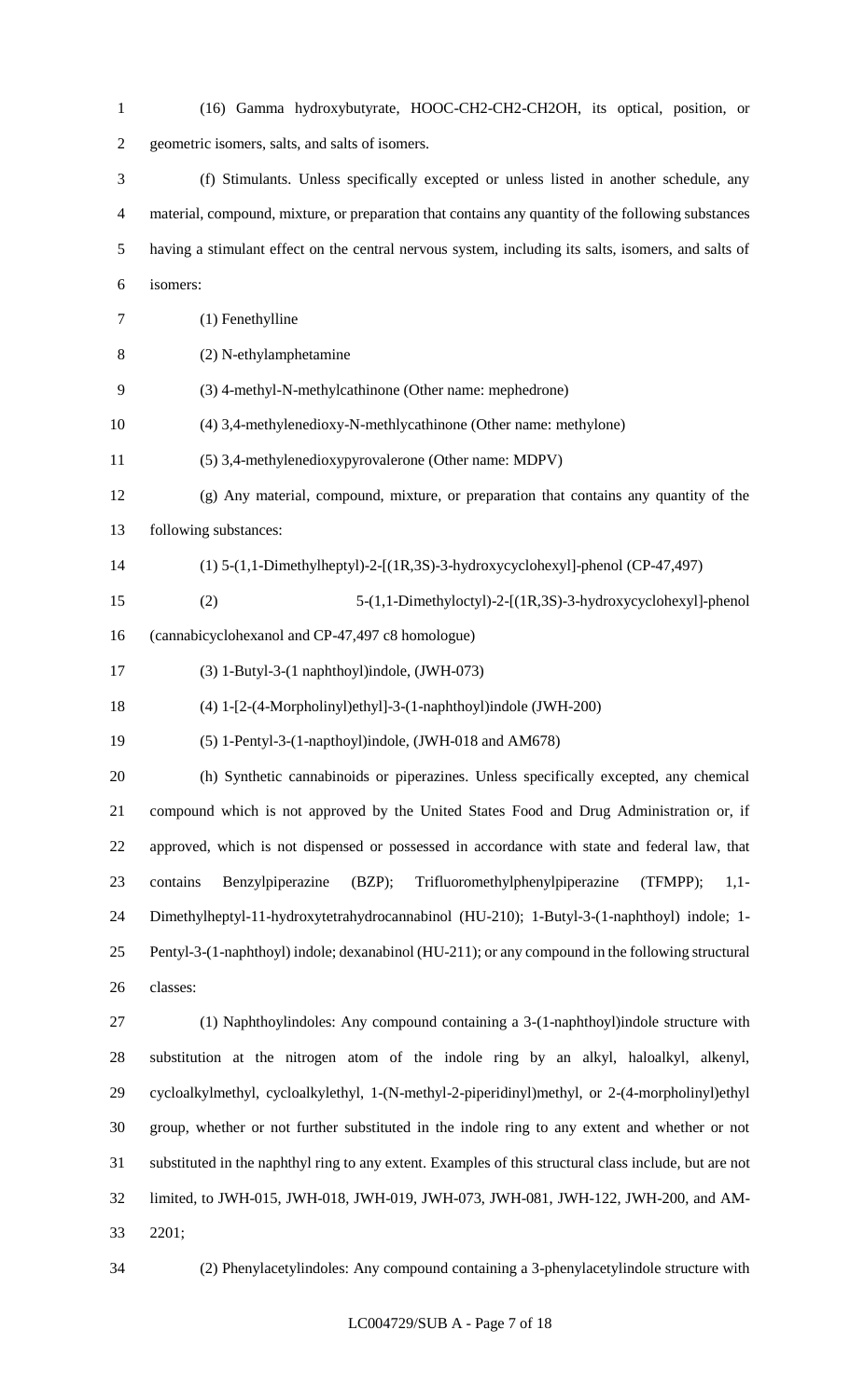substitution at the nitrogen atom of the indole ring by an alkyl, haloalkyl, alkenyl, cycloalkylmethyl, cycloalkylethyl, 1-(N-methyl-2-piperidinyl)methyl, or 2-(4-morpholinyl)ethyl group whether or not further substituted in the indole ring to any extent and whether or not substituted in the phenyl ring to any extent. Examples of this structural class include, but are not limited to, JWH-167, JWH-250, JWH-251, and RCS-8;

 (3) Benzoylindoles: Any compound containing a 3-(benzoyl) indole structure with substitution at the nitrogen atom of the indole ring by an alkyl, haloalkyl, alkenyl, cycloalkylmethyl, cycloalkylethyl, 1-(N-methyl-2-piperidinyl)methyl, or 2-(4-morpholinyl)ethyl group whether or not further substituted in the indole ring to any extent and whether or not substituted in the phenyl ring to any extent. Examples of this structural class include, but are not limited, to AM-630, AM-2233, AM-694, Pravadoline (WIN 48,098), and RCS-4;

 (4) Cyclohexylphenols: Any compound containing a 2-(3-hydroxycyclohexyl)phenol structure with substitution at the 5-position of the phenolic ring by an alkyl, haloalkyl, alkenyl, cycloalkylmethyl, cycloalkylethyl, 1-(N-methyl-2-piperidinyl)methyl, or 2-(4-morpholinyl)ethyl group whether or not substituted in the cyclohexyl ring to any extent. Examples of this structural 16 class include, but are not limited to, CP 47,497 and its C8 homologue (cannabicyclohexanol);

 (5) Naphthylmethylindoles: Any compound containing a 1H-indol-3-yl-(1-naphthyl) methane structure with substitution at the nitrogen atom of the indole ring by an alkyl, haloalkyl, alkenyl, cycloalkylmethyl, cycloalkylethyl, 1-(N-methyl-2-piperidinyl)methyl, or 2-(4- morpholinyl)ethyl group whether or not further substituted in the indole ring to any extent and whether or not substituted in the naphthyl ring to any extent. Examples of this structural class include, but are not limited to, JWH-175, JWH-184, and JWH-185;

 (6) Naphthoylpyrroles: Any compound containing a 3-(1-naphthoyl)pyrrole structure with substitution at the nitrogen atom of the pyrrole ring by an alkyl, haloalkyl, alkenyl, cycloalkylmethyl, cycloalkylethyl, 1-(N-methyl-2-piperidinyl)methyl, or 2-(4-morpholinyl)ethyl group whether or not further substituted in the pyrrole ring to any extent and whether or not substituted in the naphthyl ring to any extent. Examples of this structural class include, but are not limited, to JWH-030, JWH-145, JWH-146, JWH-307, and JWH-368;

 (7) Naphthylmethylindenes: Any compound containing a 1-(1-naphthylmethyl)indene structure with substitution at the 3-position of the indene ring by an alkyl, haloalkyl, alkenyl, cycloalkylmethyl, cycloalkylethyl, 1-(N-methyl-2-piperidinyl)methyl, or 2-(4-morpholinyl)ethyl group whether or not further substituted in the indene ring to any extent and whether or not substituted in the naphthyl ring to any extent. Examples of this structural class include, but are not limited to, JWH-176; or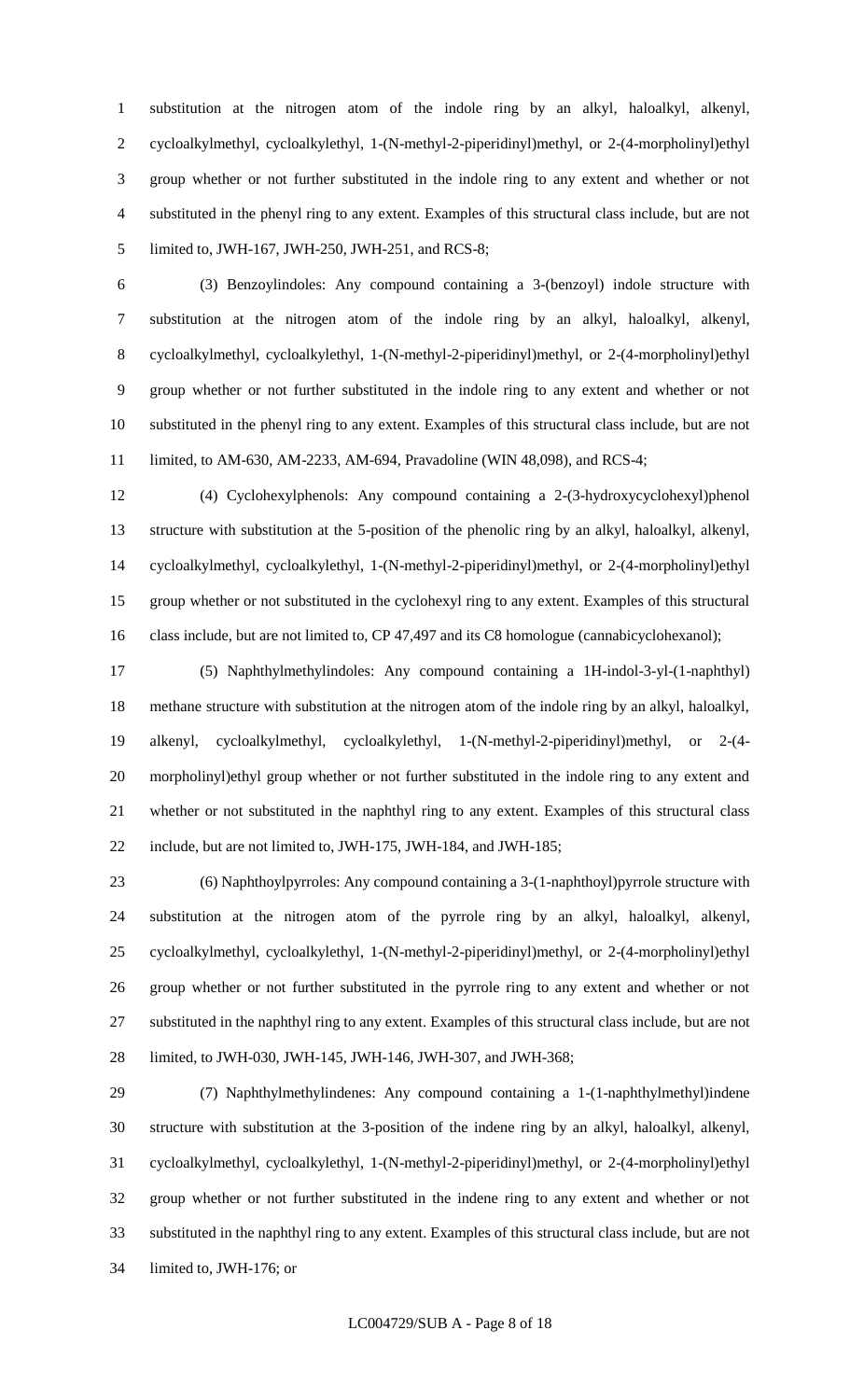(8) Any other synthetic cannabinoid or piperazine which is not approved by the United States Food and Drug Administration or, if approved, which is not dispensed or possessed in accordance with state and federal law.

 (i) Synthetic cathinones. Unless specifically excepted, any chemical compound which is not approved by the United States Food and Drug Administration or, if approved, which is not dispensed or possessed in accordance with state and federal law, not including bupropion, structurally derived from 2-aminopropan-1-one by substitution at the 1-position with either phenyl, naphthyl, or thiophene ring systems, whether or not the compound is further modified in one or more of the following ways:

 (1) By substitution in the ring system to any extent with alkyl, alkylenedioxy, alkoxy, haloalkyl, hydroxyl, or halide substituents, whether or not further substituted in the ring system by one or more other univalent substituents. Examples of this class include, but are not limited to, 3,4- Methylenedioxycathinone (bk-MDA);

 (2) By substitution at the 3-position with an acyclic alkyl substituent. Examples of this class include, but are not limited to, 2-methylamino-1-phenylbutan-1-one (buphedrone);

 (3) By substitution at the 2-amino nitrogen atom with alkyl, dialkyl, benzyl, or methoxybenzyl groups, or by inclusion of the 2-amino nitrogen atom in a cyclic structure. Examples of this class include, but are not limited to, Dimethylcathinone, Ethcathinone, and α-Pyrrolidinopropiophenone (α-PPP); or

 (4) Any other synthetic cathinone which is not approved by the United States Food and Drug Administration or, if approved, is not dispensed or possessed in accordance with state or federal law.

Schedule II

 (a) Schedule II shall consist of the drugs and other substances, by whatever official name, common or usual name, chemical name, or brand name designated, listed in this section.

 (b) Substances, vegetable origin, or chemical synthesis. Unless specifically excepted or unless listed in another schedule, any of the following substances whether produced directly or indirectly by extraction from substances of vegetable origin, or independently by means of chemical synthesis, or by a combination of extraction and chemical synthesis:

 (1) Opium and opiate, and any salt, compound, derivative, or preparation of opium or opiate excluding naloxone and its salts, and excluding naltrexone and its salts, but including the following:

(i) Raw opium

(ii) Opium extracts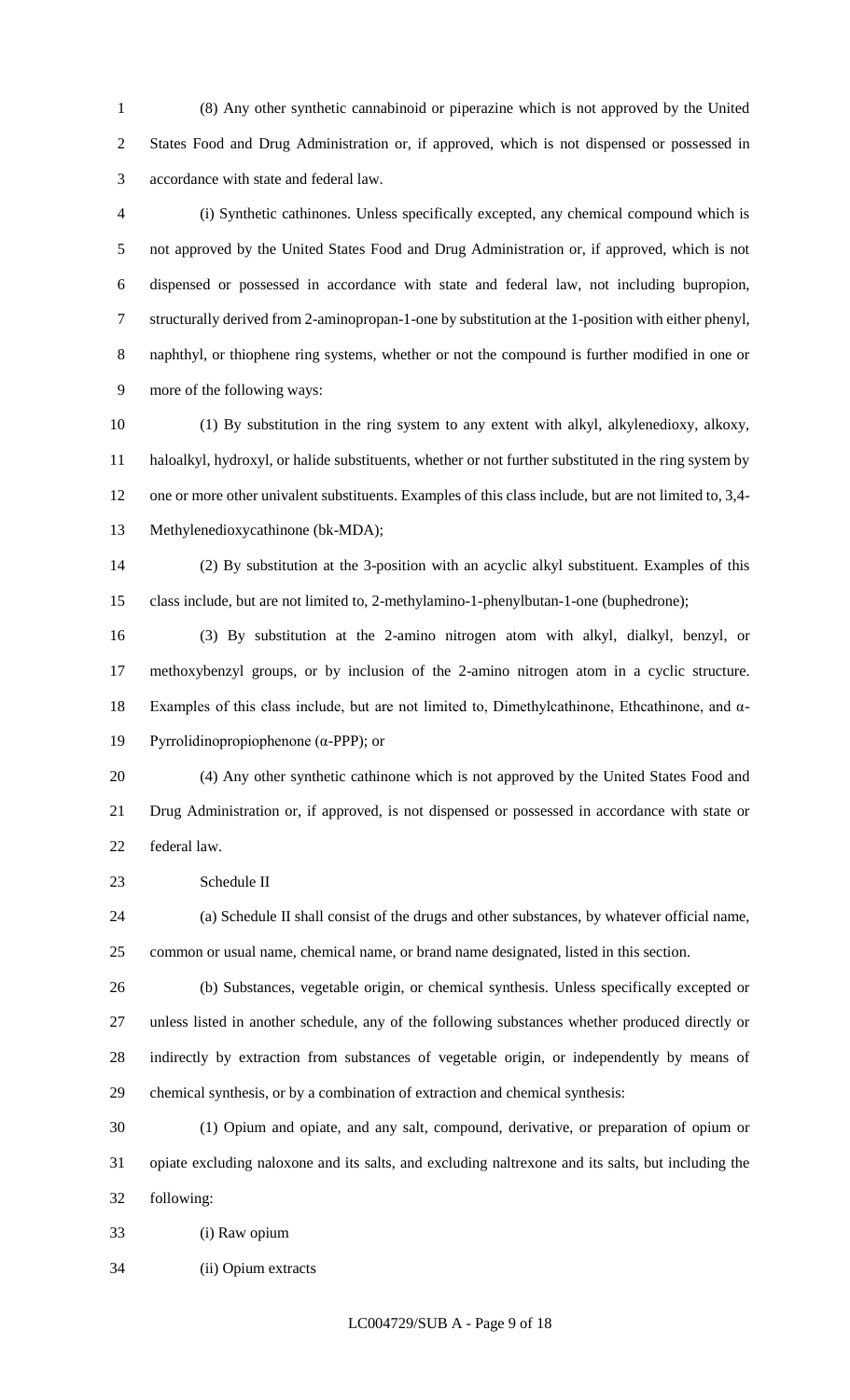| $\mathbf{1}$   | (iii) Opium fluid extracts                                                                                |
|----------------|-----------------------------------------------------------------------------------------------------------|
| $\overline{2}$ | (iv) Powdered opium                                                                                       |
| 3              | (v) Granulated opium                                                                                      |
| 4              | (vi) Tincture of opium                                                                                    |
| 5              | (vii) Etorphine hydrochloride                                                                             |
| 6              | (viii) Codeine                                                                                            |
| 7              | (ix) Ethylmorphine                                                                                        |
| 8              | (x) Hydrocodone                                                                                           |
| 9              | (xi) Hydromorphone                                                                                        |
| 10             | (xii) Metopon                                                                                             |
| 11             | (xiii) Morphine                                                                                           |
| 12             | (xiv) Oxycodone                                                                                           |
| 13             | (xv) Oxymorphone                                                                                          |
| 14             | (xvi) Thebaine                                                                                            |
| 15             | (2) Any salt, compound, derivative, or preparation that is chemically equivalent or identical             |
| 16             | with any of the substances referred to in subdivision (1) of this subsection, except that these           |
| 17             | substances shall not include the isoquinoline alkaloids of opium.                                         |
| 18             | (3) Opium poppy and poppy straw.                                                                          |
| 19             | (4) Coca leaves and any salt, compound, derivative, or preparation of coca leaves, and any                |
| 20             | salt, compound, derivative, or preparation that is chemically equivalent or identical with any of         |
| 21             | these substances, except that the substances shall not include decocainized coca leaves or extraction     |
| 22             | of coca leaves, which extractions do not contain cocaine or ecgonine.                                     |
| 23             | (5) Concentrate of poppy straw (the crude extract of poppy straw in liquid, solid, or powder              |
| 24             | form that contains the phenanthrine alkaloids of the opium poppy).                                        |
| 25             | (c) Opiates. Unless specifically excepted or unless listed in another schedule, any of the                |
| 26             | following opiates, including its isomers, esters, ethers, salts; and salts of isomers, esters, and ethers |
| 27             | whenever the existence of the isomers, esters, ethers, and salts is possible within the specific          |
| 28             | chemical designation:                                                                                     |
| 29             | (1) Alphaprodine                                                                                          |
| 30             | (2) Anileridine                                                                                           |
| 31             | (3) Bezitramide                                                                                           |
| 32             | (4) Dihydrocodeine                                                                                        |
| 33             | (5) Diphenoxylate                                                                                         |
| 34             | (6) Fentanyl                                                                                              |
|                |                                                                                                           |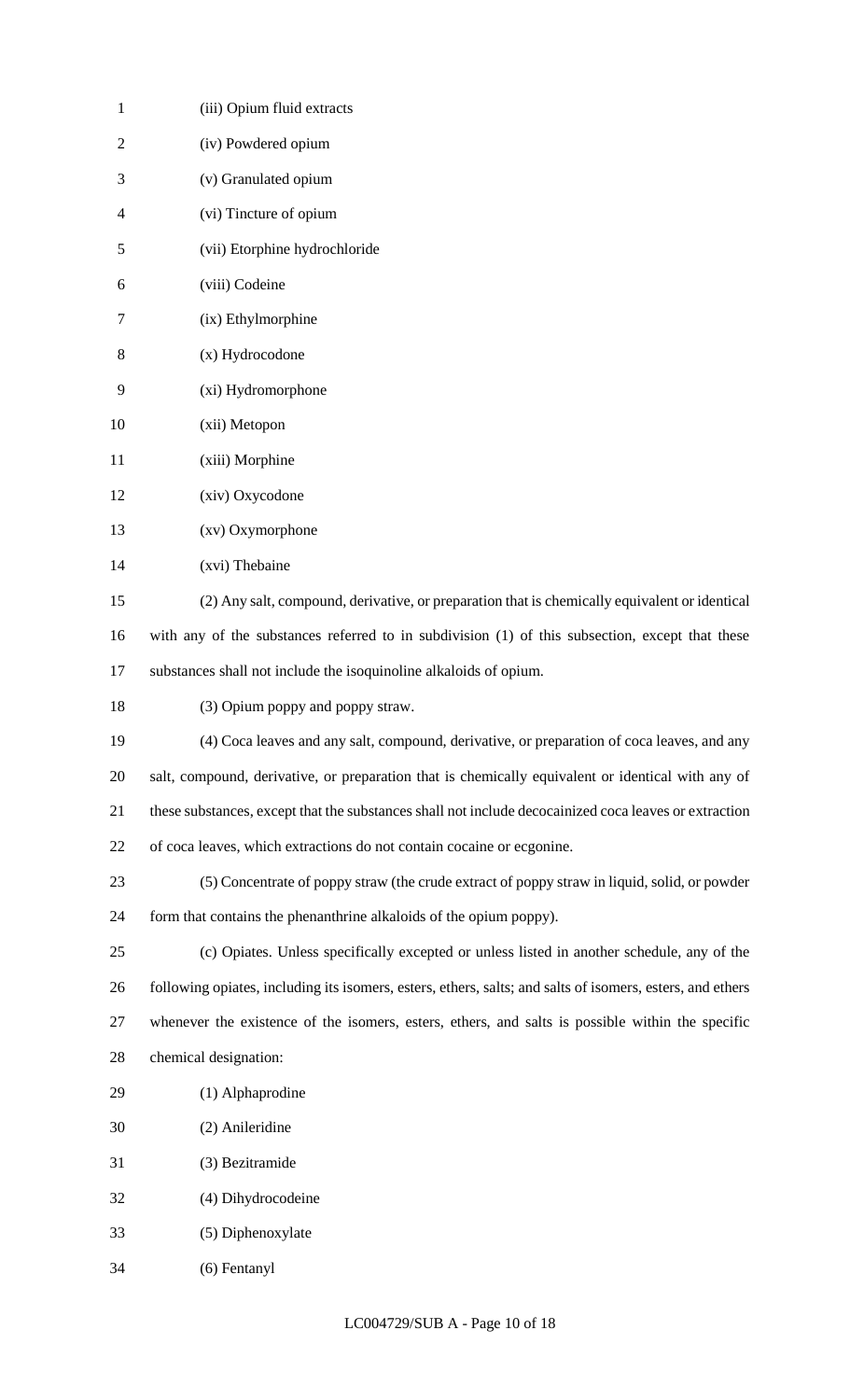| 1              | (7) Isomethadone                                                                                     |
|----------------|------------------------------------------------------------------------------------------------------|
| $\overline{c}$ | (8) Levomethorphan                                                                                   |
| 3              | (9) Levorphanol                                                                                      |
| 4              | (10) Metazocine                                                                                      |
| 5              | (11) Methadone                                                                                       |
| 6              | (12) Methadone-Intermediate, 4-cyano-2-dimethylamino-4, 4-diphenyl butane                            |
| $\tau$         | (13) Moramide-Intermediate, 2-methyl-3-morpholino-1, 1-diphenylpropane-carboxylic                    |
| 8              | acid                                                                                                 |
| 9              | (14) Pethidine                                                                                       |
| 10             | (15) Pethidine-Intermediate-A, 4-cyano-1-methyl-4-phenylpiperidine                                   |
| 11             | (16) Pethidine-Intermediate-B, ethyl-4-phenylpiperidine-4-carboxylate                                |
| 12             | (17) Pethidine-Intermediate-C, 1-methyl-4-phenylpiperidine-4-carboxylic acid                         |
| 13             | (18) Phenaxocine                                                                                     |
| 14             | (19) Piminodine                                                                                      |
| 15             | (20) Racemethorphan                                                                                  |
| 16             | (21) Racemorphan                                                                                     |
| 17             | (22) Bulk Dextropropoxyphene (non-dosage forms)                                                      |
| 18             | (23) Suffentanil                                                                                     |
| 19             | (24) Alfentanil                                                                                      |
| 20             | (25) Levoalphacetylmethadol                                                                          |
| 21             | (26) Carfentanil                                                                                     |
| 22             | (27) Remifentanil                                                                                    |
| 23             | (d) Stimulants. Unless specifically excepted or unless listed in another schedule, any               |
| 24             | material, compound, mixture, or preparation that contains any quantity of the following substances   |
| 25             | having a stimulant effect on the central nervous system:                                             |
| 26             | (1) Amphetamine, its salts, optical isomers, and salts of its optical isomers.                       |
| 27             | (2) Methamphetamine, its salts, and salts of its isomers.                                            |
| 28             | (3) Phenmetrazine and its salts.                                                                     |
| 29             | (4) Methylphenidate.                                                                                 |
| 30             | (e) Depressants. Unless specifically excepted or unless listed in another schedule, any              |
| 31             | material, compound, mixture, or preparation that contains any quantity of the following substances   |
| 32             | having a depressant effect on the central nervous system, including its salts, isomers, and salts of |
| 33             | isomers whenever the existence of the salts, isomers, and salts of isomers is possible within the    |
| 34             | specific chemical designation:                                                                       |
|                |                                                                                                      |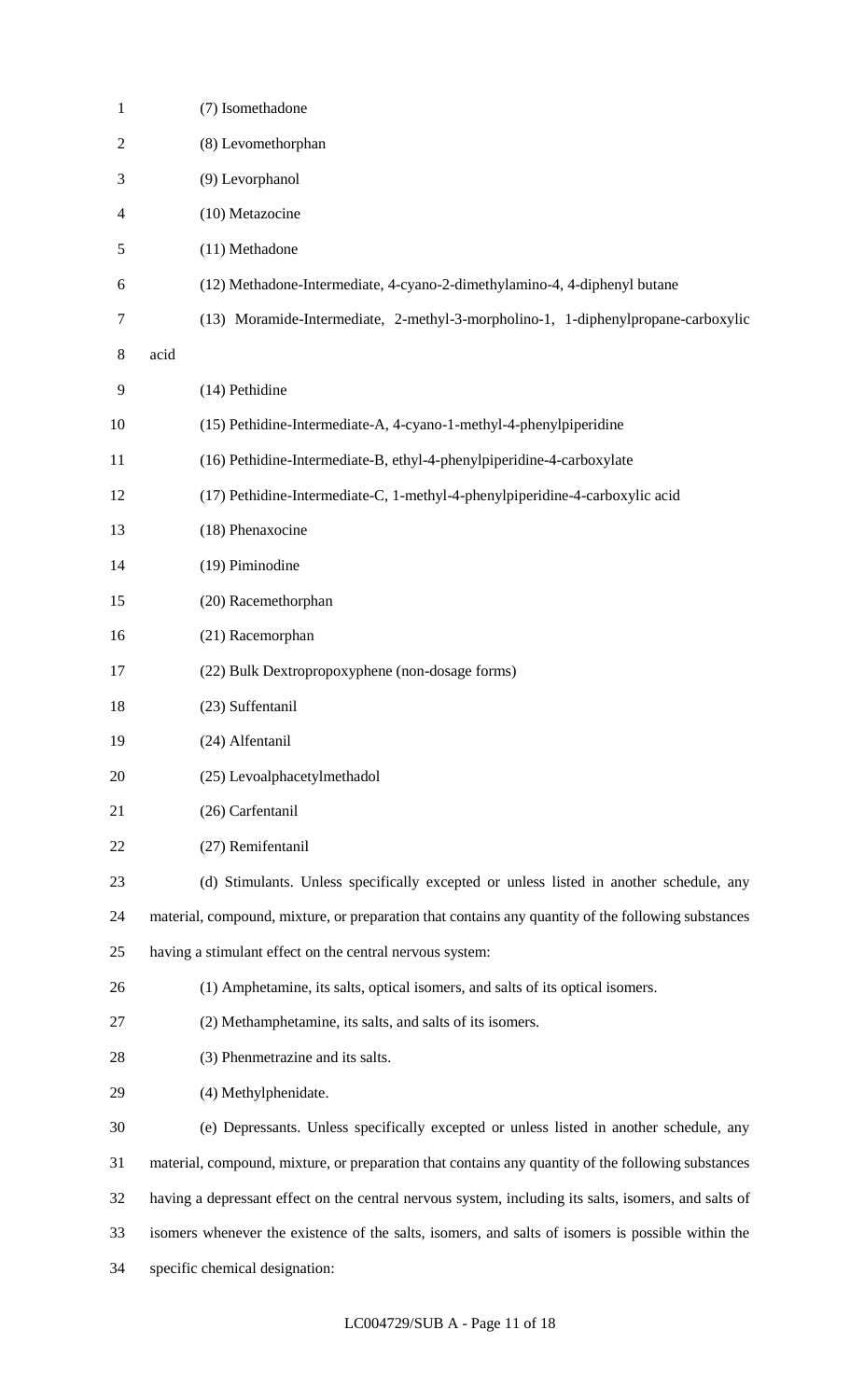| $\mathbf{1}$   | (1) Amobarbital                                                                                    |
|----------------|----------------------------------------------------------------------------------------------------|
| $\overline{2}$ | (2) Glutethimide                                                                                   |
| 3              | (3) Methyprylon                                                                                    |
| 4              | (4) Pentobarbital                                                                                  |
| 5              | (5) Phencyclidine                                                                                  |
| 6              | (6) Secobarbital                                                                                   |
| 7              | (7) Phencyclidine immediate precursors:                                                            |
| 8              | (i) 1-phencyclohexylamine                                                                          |
| 9              | (ii) 1-piperidinocyclohexane-carbonitrile (PCC)                                                    |
| 10             | (8) Immediate precursor to amphetamine and methamphetamine: Phenylacetone. Some                    |
| 11             | other names: phenyl-2-propanone; P2P; benzyl methyl ketone; methyl benzone ketone.                 |
| 12             | Schedule III                                                                                       |
| 13             | (a) Unless specifically excepted or unless listed in another schedule, any material,               |
| 14             | compound, mixture, or preparation that contains any quantity of the following substances having a  |
| 15             | depressant effect on the central nervous system:                                                   |
| 16             | (1) Any substance that contains any quantity of a derivative of barbituric acid or any salt        |
| 17             | of a derivative of barbituric acid.                                                                |
| 18             | (2) Chlorhexadol                                                                                   |
| 19             | (3) Lysergic acid                                                                                  |
| 20             | (4) Lysergic acid amide                                                                            |
| 21             | (5) Sulfondiethylmethane                                                                           |
| 22             | (6) Sulfonethylmethane                                                                             |
| 23             | (7) Sylfonmethane                                                                                  |
| 24             | (8) Any compound, mixture, or preparation containing amobarbital, secobarbital,                    |
| 25             | pentobarbital, or any salt of them and one or more other active medicinal ingredients that are not |
| 26             | listed in any schedule.                                                                            |
| 27             | (9) Any suppository dosage form containing amobarbital, secobarbital, pentobarbital, or            |
| 28             | any salt of any of these drugs and approved by the Food and Drug Administration for marketing      |
| 29             | only as a suppository.                                                                             |
| 30             | (10) Ketamine, its salts, isomers, and salts of isomers. (Some other names for ketamine:           |
| 31             | (+)-2-(2-chlorophenyl)-2-(methylamino)-cyclohexanone).                                             |
| 32             | (b) Unless specifically excepted or unless listed in another schedule, any material,               |
| 33             | compound, mixture, or preparation containing limited quantities of any of the following narcotic   |
| 34             | drugs, or any salts of them:                                                                       |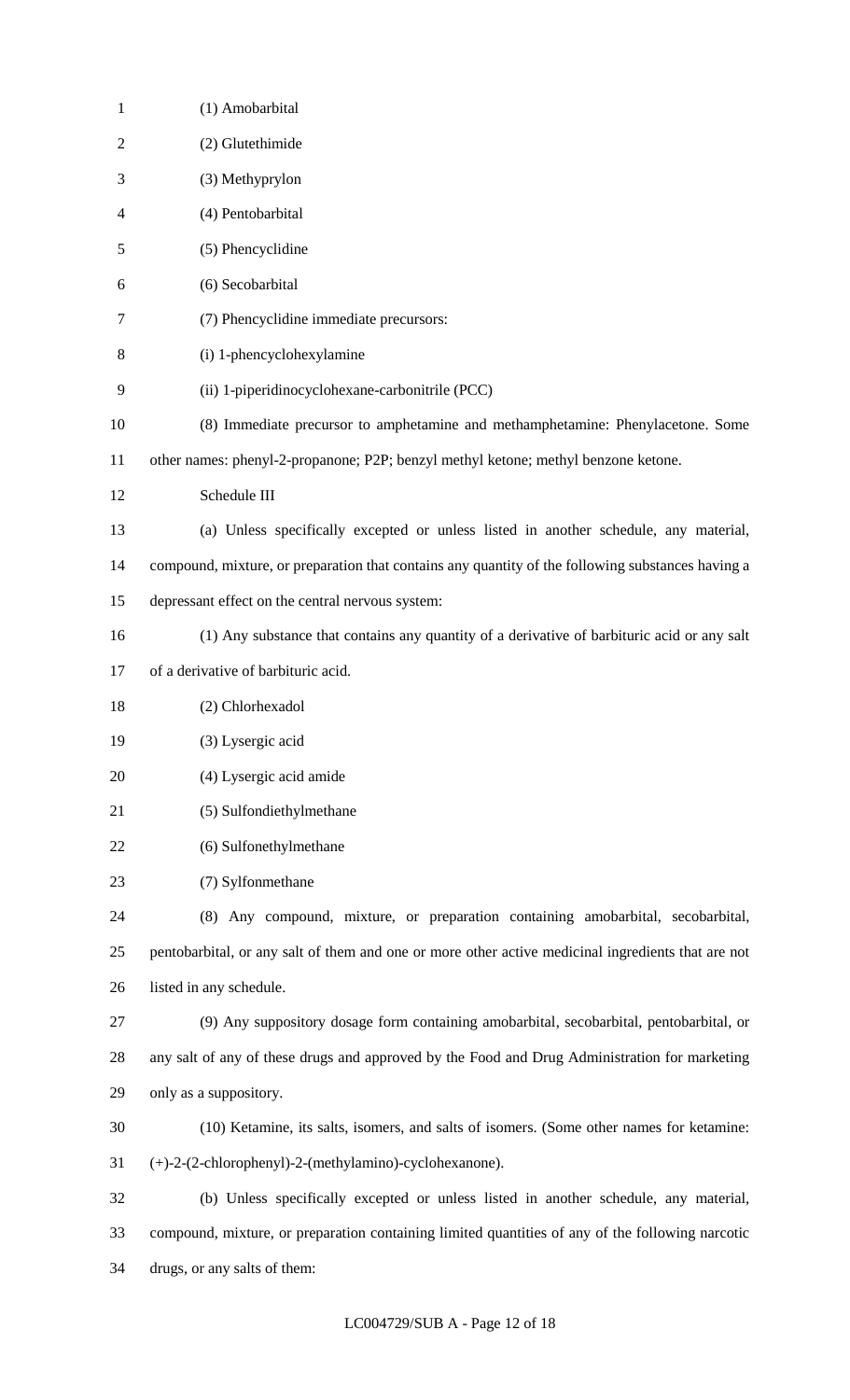(1) Not more than one and eight tenths grams (1.8 gms.) of codeine per one hundred 2 milliliters (100 mls.) or not more than ninety milligrams (90 mgs.) per dosage unit, with an equal or greater quantity of an isoquinoline alkaloid of opium.

 (2) Not more than one and eight tenths grams (1.8 gms.) of codeine per one hundred milliliters (100 mls.) or not more than ninety milligrams (90 mgs.) per dosage unit, with one or more active, nonnarcotic ingredients in recognized therapeutic amounts.

 (3) Not more than three hundred milligrams (300 mgs.) of dihydrocodeinone per one hundred milliliters (100 mls.) or not more than fifteen milligrams (15 mgs.) per dosage unit, with a fourfold or greater quantity of an isoquinoline alkaloid of opium.

 (4) Not more than three hundred milligrams (300 mgs.) of dihydrocodeinone per one hundred milliliters (100 mls.) or not more than fifteen milligrams (15 mgs.) per dosage unit, with one or more active nonnarcotic ingredients in recognized therapeutic amounts.

 (5) Not more than one and eight tenths grams (1.8 gms.) of dihydrocodeine per one hundred milliliters (100 mls.) or not more than ninety milligrams (90 mgs.) per dosage unit, with one or more active nonnarcotic ingredients in recognized therapeutic amounts.

 (6) Not more than three hundred milligrams (300 mgs.) of ethylmorphine per one hundred milliliters (100 mls.) or not more than fifteen milligrams (15 mgs.) per dosage unit, with one or more active nonnarcotic ingredients in recognized therapeutic amounts.

 (7) Not more than five hundred milligrams (500 mgs.) of opium per one hundred milliliters (100 mls.) or per one hundred grams (100 gms.) or not more than twenty-five milligrams (25 mgs.) per dosage unit, with one or more active nonnarcotic ingredients in recognized therapeutic amounts. (8) Not more than fifty milligrams (50 mgs.) of morphine per one hundred milliliters (100 mls.) per one hundred grams (100 gms.) with one or more active, nonnarcotic ingredients in recognized therapeutic amounts.

 (c) Stimulants. Unless specifically excepted or listed in another schedule, any material, compound, mixture, or preparation that contains any quantity of the following substances having a stimulant effect on the central nervous system, including its salts, isomers, and salts of the isomers whenever the existence of the salts of isomers is possible within the specific chemical designation:

- (1) Benzphetamine
- (2) Chlorphentermine
- (3) Clortermine
- (4) Mazindol
- (5) Phendimetrazine

(d) Steroids and hormones. Anabolic steroids (AS) or human growth hormone (HGH),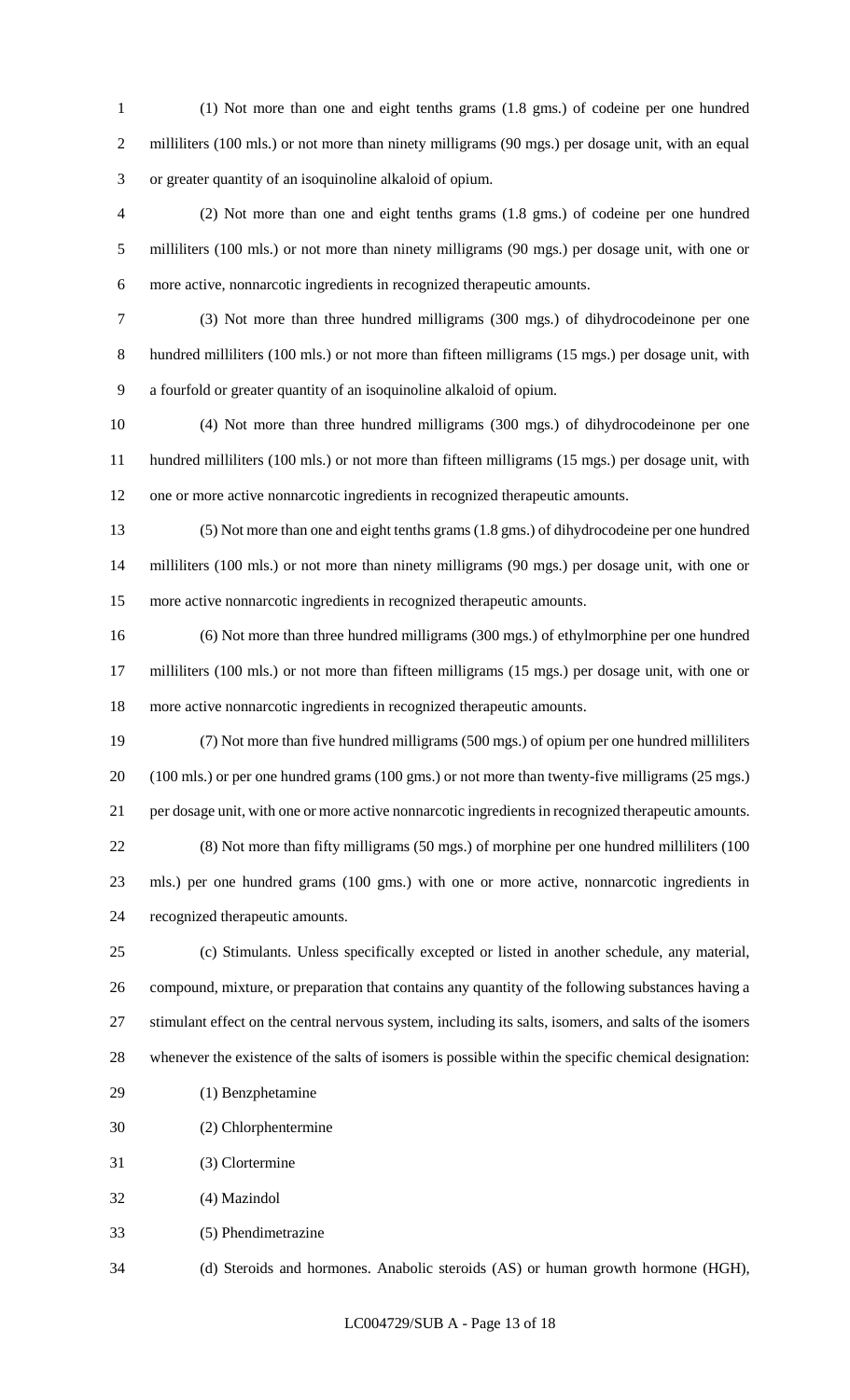- excluding those compounds, mixtures, or preparations containing an anabolic steroid that because
- of its concentration, preparation, mixture, or delivery system, has no significant potential for abuse,
- as published in 21 C.F.R. § 1308.34, including, but not limited to, the following:
- (1) Chlorionic Chorionic gonadotropin, except for veterinary use and when that use is
- approved by the Food and Drug Administration.
- (2) Clostebol
- (3) Dehydrochlormethyltestosterone
- (4) Ethylestrenol
- (5) Fluoxymesterone
- (6) Mesterolone
- (7) Metenolone
- (8) Methandienone
- (9) Methandrostenolone
- (10) Methyltestosterone
- (11) Nandrolone decanoate
- (12) Nandrolone phenpropionate
- (13) Norethandrolone
- (14) Oxandrolone
- (15) Oxymesterone
- (16) Oxymetholone
- (17) Stanozolol
- (18) Testosterone propionate
- (19) Testosterone-like related compounds
- (20) Human Growth Hormone (HGH)
- (e) Hallucinogenic substances.
- (1) Dronabinol (synthetic) in sesame oil and encapsulated in a soft gelatin capsule in U.S.
- Food and Drug Administration-approved drug product. (Some other names for dronabinol: (6aR-
- trans)-6a, 7, 8, 10a-tetrahydro-6, 6, 9-trimethyl-3-pentyl-6H-dibenzo[b,d] pyra n-1-ol,or(-)-delta-
- 9(trans)-tetrahydrocannabinol.)
- Schedule IV
- (1) Barbital.
- (2) Chloral betaine
- (3) Chloral hydrate
- (4) Ethchrovynol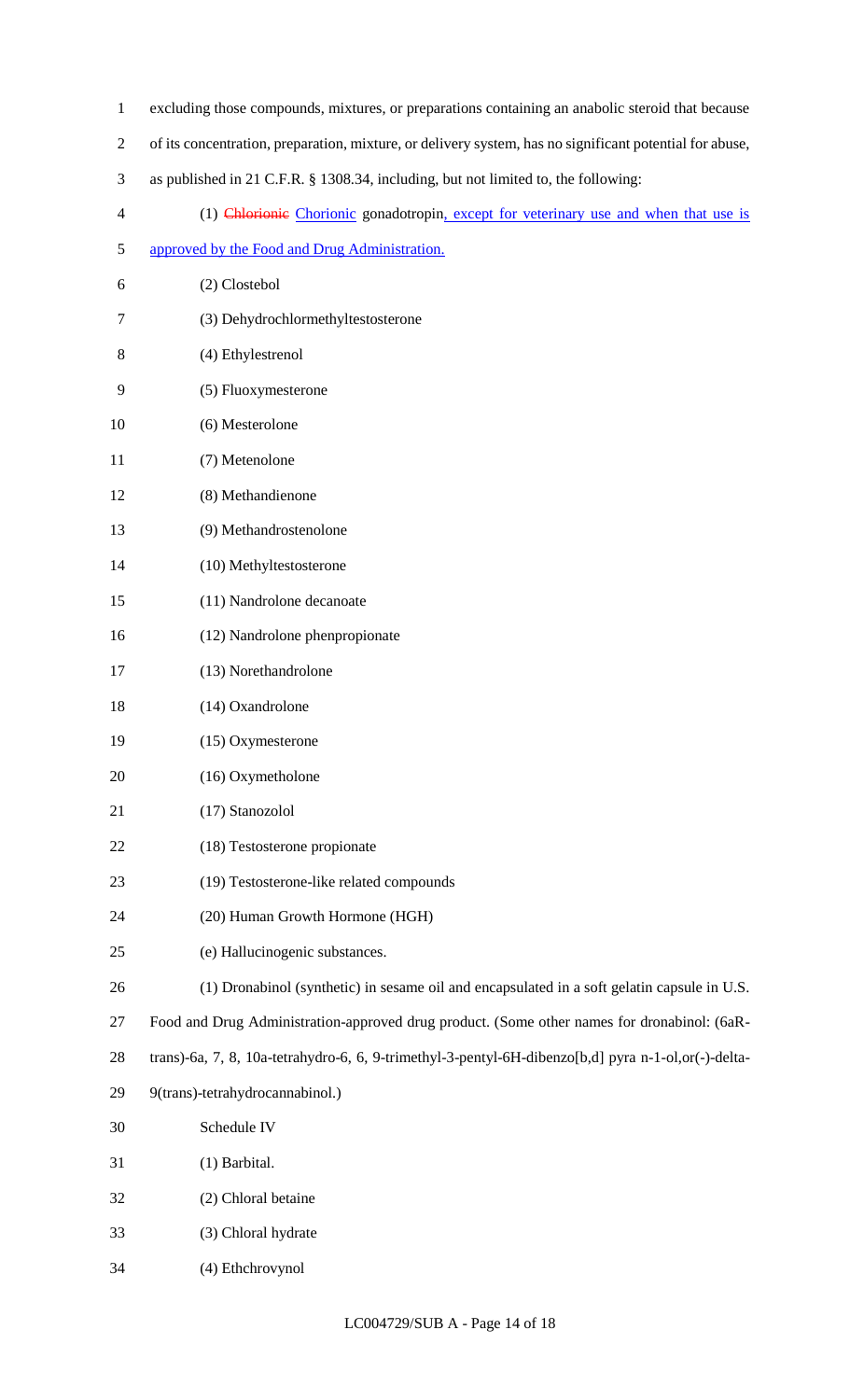| $\mathbf{1}$   | (5) Ethinamate                                                                                      |
|----------------|-----------------------------------------------------------------------------------------------------|
| $\overline{2}$ | (6) Methohexital                                                                                    |
| 3              | (7) Meprobamate                                                                                     |
| 4              | (8) Methylphenobarbital                                                                             |
| 5              | (9) Paraldehyde                                                                                     |
| 6              | (10) Petrichloral                                                                                   |
| 7              | (11) Phenobarbital                                                                                  |
| 8              | (12) Fenfluramine                                                                                   |
| 9              | (13) Diethylpropion                                                                                 |
| 10             | (14) Phentermine                                                                                    |
| 11             | (15) Pemoline (including organometallic complexes and chelates thereof).                            |
| 12             | (16) Chlordiazepoxide                                                                               |
| 13             | (17) Clonazepam                                                                                     |
| 14             | (18) Clorazepate                                                                                    |
| 15             | (19) Diazepam                                                                                       |
| 16             | (20) Flurazepam                                                                                     |
| 17             | (21) Mebutamate                                                                                     |
| 18             | (22) Oxazepam                                                                                       |
| 19             | (23) Unless specifically excepted or unless listed in another schedule, any material,               |
| 20             | compound, mixture, or preparation that contains any quantity of the following substances, including |
| 21             | its salts:                                                                                          |
| 22             | Dextropropoxyphene(alpha-(+)-4-dimethylamino-1,2-diphenyl-3-methyl-2-propronox                      |
| 23             | ybutane).                                                                                           |
| 24             | (24) Prazepam                                                                                       |
| 25             | (25) Lorazepam                                                                                      |
| 26             | (26) Not more than one milligram (1 mg.) of difenoxin and not less than twenty-five (25)            |
| 27             | micrograms of atropine sulfate per dosage unit.                                                     |
| 28             | (27) Pentazocine                                                                                    |
| 29             | (28) Pipradrol                                                                                      |
| 30             | (29) SPA (-)-1-dimethylamino-1, 2-diphenylethane                                                    |
| 31             | (30) Temazepam                                                                                      |
| 32             | (31) Halazepam                                                                                      |
| 33             | (32) Alprazolam                                                                                     |
| 34             | (33) Bromazepam                                                                                     |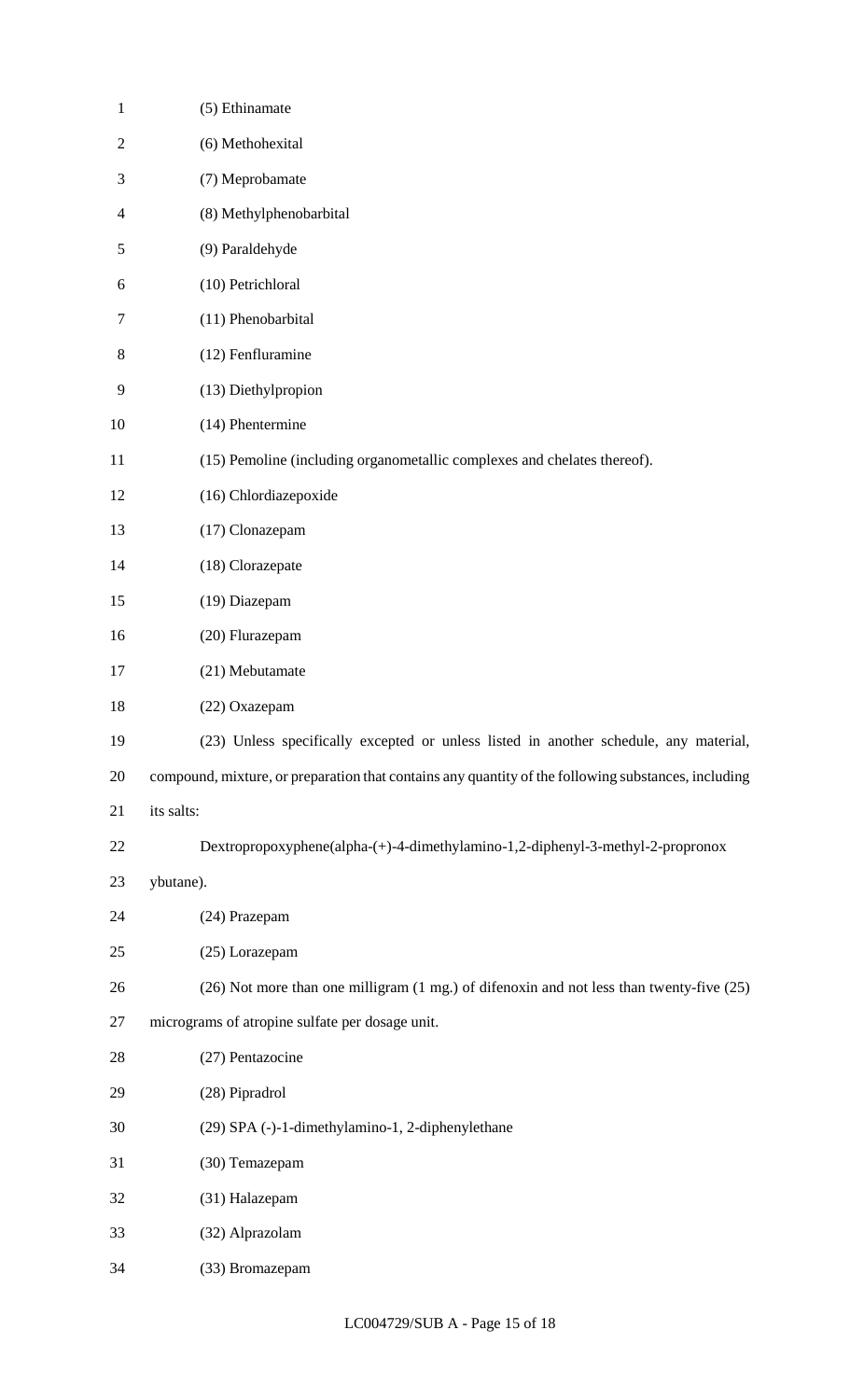| 1              | (34) Camazepam             |
|----------------|----------------------------|
| 2              | (35) Clobazam              |
| 3              | (36) Clotiazepam           |
| $\overline{4}$ | (37) Cloxazolam            |
| 5              | (38) Delorazepam           |
| 6              | (39) Estazolam             |
| 7              | (40) Ethyl Ioflazepate     |
| 8              | (41) Fludizaepam           |
| 9              | (42) Flunitrazepam         |
| 10             | (43) Haloxazolam           |
| 11             | (44) Ketazolam             |
| 12             | (45) Loprazolam            |
| 13             | (46) Lormetazepam          |
| 14             | (47) Medazepam             |
| 15             | (48) Nimetazepam           |
| 16             | (49) Nitrazepam            |
| 17             | (50) Nordiazepam           |
| 18             | (51) Oxazolam              |
| 19             | (52) Pinazepam             |
| 20             | (53) Tetrazepam            |
| 21             | (54) Mazindol              |
| 22             | (55) Triazolam             |
| 23             | (56) Midazolam             |
| 24             | (57) Quazepam              |
| 25             | (58) Butorphanol           |
| 26             | (59) Sibutramine           |
| 27             | Schedule V                 |
| 28             | (a) Any compound, mixture, |

 (a) Any compound, mixture, or preparation containing any of the following limited quantities of narcotic drugs, which shall include one or more non-narcotic active medicinal ingredients in sufficient proportion to confer upon the compound, mixture, or preparation valuable medicinal qualities other than those possessed by the narcotic drug alone:

 (1) Not more than two hundred milligrams (200 mgs.) of codeine per 100 milliliters (100 mls.) or per one hundred grams (100 gms.).

(2) Not more than one hundred milligrams (100 mgs.) of dihydrocodeine per 100 milliliters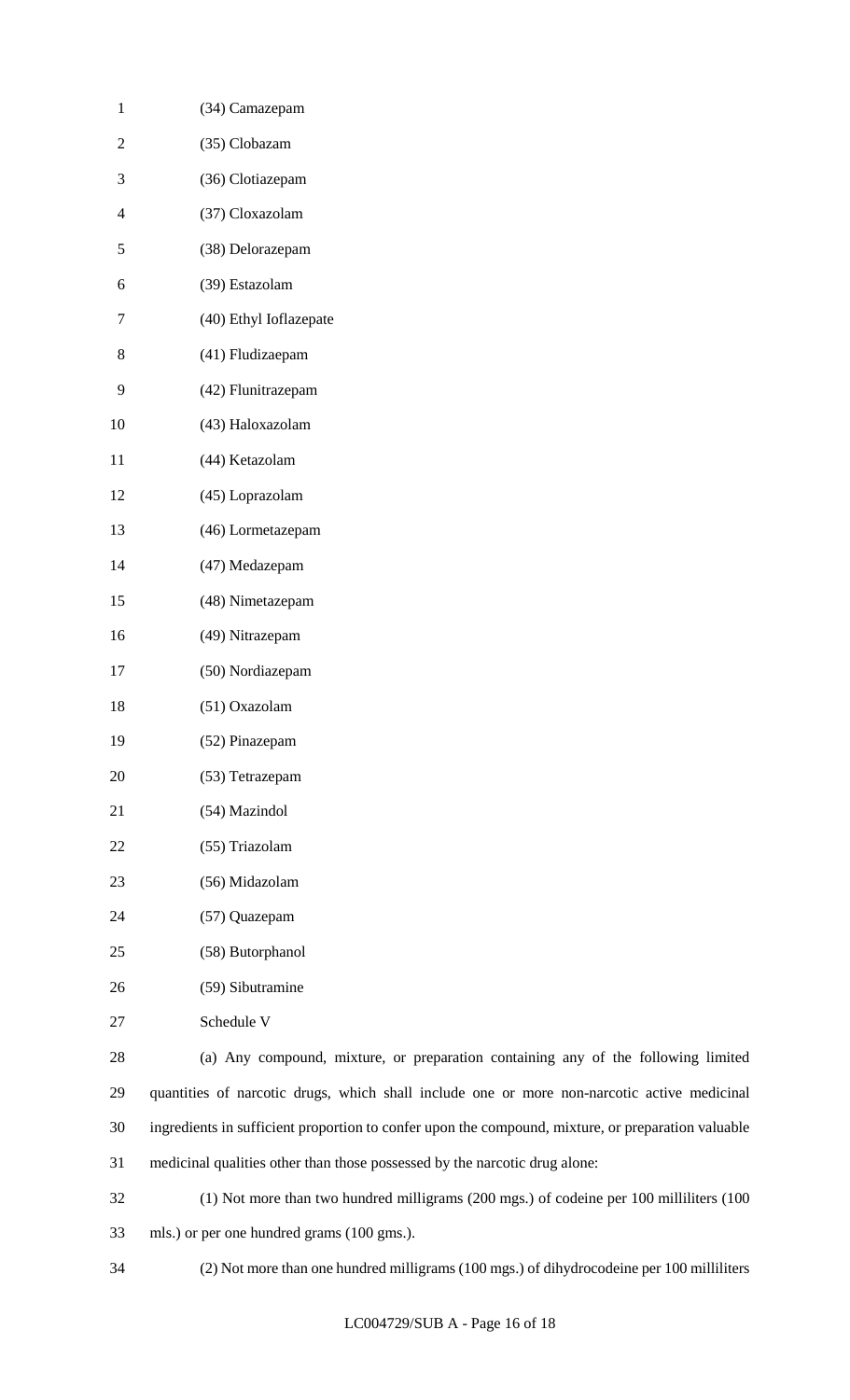- (100 mls.) or per one hundred grams (100 gms.).
- (3) Not more than one hundred milligrams (100 mgs.) of ethylmorphine per 100 milliliters
- (100 mls.) or per one hundred grams (100 gms.).
- (4) Not more than two and five tenths milligrams (2.5 mgs.) of diphenixylate and not less than twenty-five (25) micrograms of atropine sulfate per dosage unit.
- (5) Not more than one hundred milligrams (100 mgs.) of opium per one hundred milliliters (100 mls.) or per one hundred grams (100 gms.).
- (b) Not more than five tenths milligrams (0.5 mgs.) of difenoxin and not less than twenty-
- five (25) micrograms of atropine sulfate per dosage unit.
- (c) Buprenorphine
- (d) Unless specifically exempted or excluded or unless listed in another schedule, any material, compound, mixture, or preparation that contains any quantity of the following substances having a stimulant effect on the central nervous system, including its salts, isomers, and salts of isomers:
- (1) Propylhexedrine (except as benzedrex inhaler)
- (2) Pyrovalerone.
- SECTION 2. This act shall take effect upon passage.

======== LC004729/SUB A ========